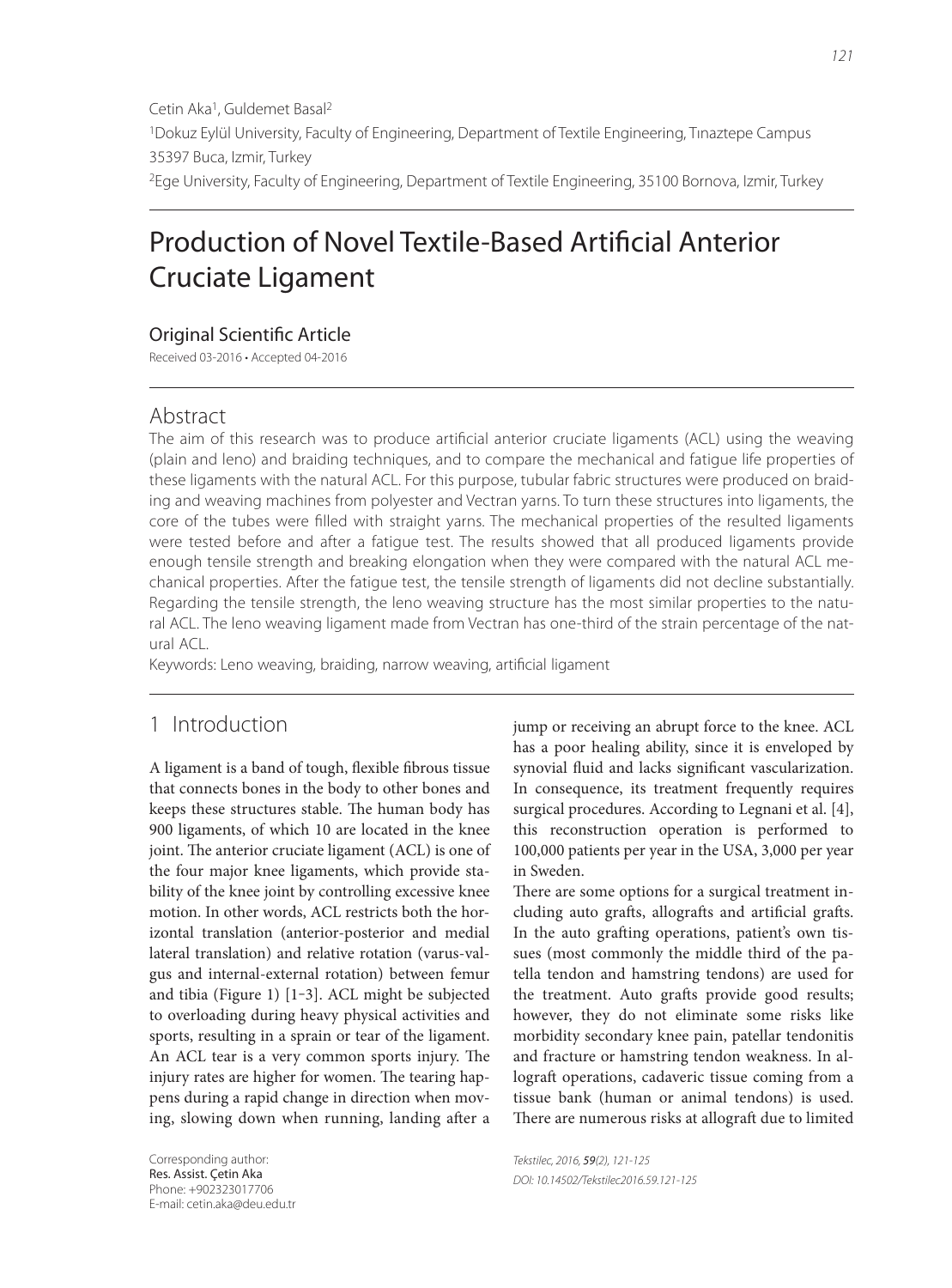Production of Novel Textile-Based Artificial Anterior Cruciate Ligament

donor tissue sources, disease transmission and tissue rejection [5]. In artificial grafts, a natural ACL is mimicked by the structures made from synthetic fibres. Artificial ligaments are used to replace the ruptured ACL, to support tissue growth, to take applied loads until the new tissue grows and to shorten the healing period. Today, despite some disadvantages such as synovitis, a synthetic biocompatible material based artificial ligaments such as Carbon, Gore-Tex, Dacron, Leeds-Keio, Kennedy LAD (ligament augmentation devices), Stryker, Ligastic-Ligapro and LARS (ligament advanced reconstruction system) are implanted to injured ACL patients [4–6].



Figure 1: Six degrees of knee motion [3]

The aim of this research was to produce artificial anterior cruciate ligaments (ACL) using the weaving and braiding techniques, and to compare the mechanical properties of these ligaments with the natural ACL before and after a fatigue test.

#### 2 Experimental

As test materials, artificial ACL were produced from high tenacity filament polyester (1100/192 dtex) and Vectran (220 dtex) staple yarns. To mimic the natural ACL, tubular structures were produced on an automatic sampling loom: Model SL8900s, Kus narrow weaving machine (similar to Jakob Muller needle loom) and 48 carriers circular braiding machine. The samples woven on an automatic sampling loom had a leno weave structure and the samples woven on a narrow weaving machine had a plain weave structure. The leno weaving and braiding structures were chosen to provide resistance against abrupt and directional forces. Following the production of tubular fabrics, core parts of these fabrics were filled with straight polyester and Vectran yarns to construct artificial ligaments. The objective of this bicomponent structure was to increase tenacity against high forces and facilitate cell adhesion on the surface when it is implanted. Table 1 summarises the production methods and components of ligaments.

The mechanical properties of ligament samples were measured on a ZWICK Z10 test machine. The test samples were conditioned in a standard atmosphere for minimum 24 hours. Tensile tests were conducted by using a constant speed gradient dynamometer at the speed of 10 mm/min [3] with test length of 40 mm [3], and tenacity and breaking elongation values were recorded.

To simulate the actual wear condition, the textile woven based artificial ligaments were subjected to a fatigue test using a dynamic fatigue tester which is very similar to the one developed by Marzougui et al. and Jedda et al. [7, 3]. This fatigue tester generates cyclic movements, i.e. bending, twisting and traction, synchronously to mimic the knee motion during the walking. These deformations are performed in a saline medium at  $37 \pm 0.5$  °C [8, 3] to simulate the synovial liquid in the knee joint. In our test, to analyse the creep properties and to predict the lifetime of the ligament, a fatigue test was performed at 1.66 Hz, which is the actual knee motion frequency during the walking  $[9, 3]$ . The motion angles were  $60^{\circ}$  and  $15^{\circ}$  [7, 3]. Since flexion is related to the inclination angle of the tunnel from the Tibial plateau for artificial ligaments, they are subjected to the deviation angle 60° at the flexion test [3]. The bending angle chosen for our study was thus 60°. After 50,000  $\pm$  100 of fatigue cycles, the tensile properties of ligament samples were measured again and compared with the untreated samples.

## 3 Results and Discussion

The mechanical properties of the resultant artificial ligaments, e.g. tenacity and breaking elongation, were revealed through the mechanical tests and the results were compared with the natural anterior cruciate ligament (Figure 2).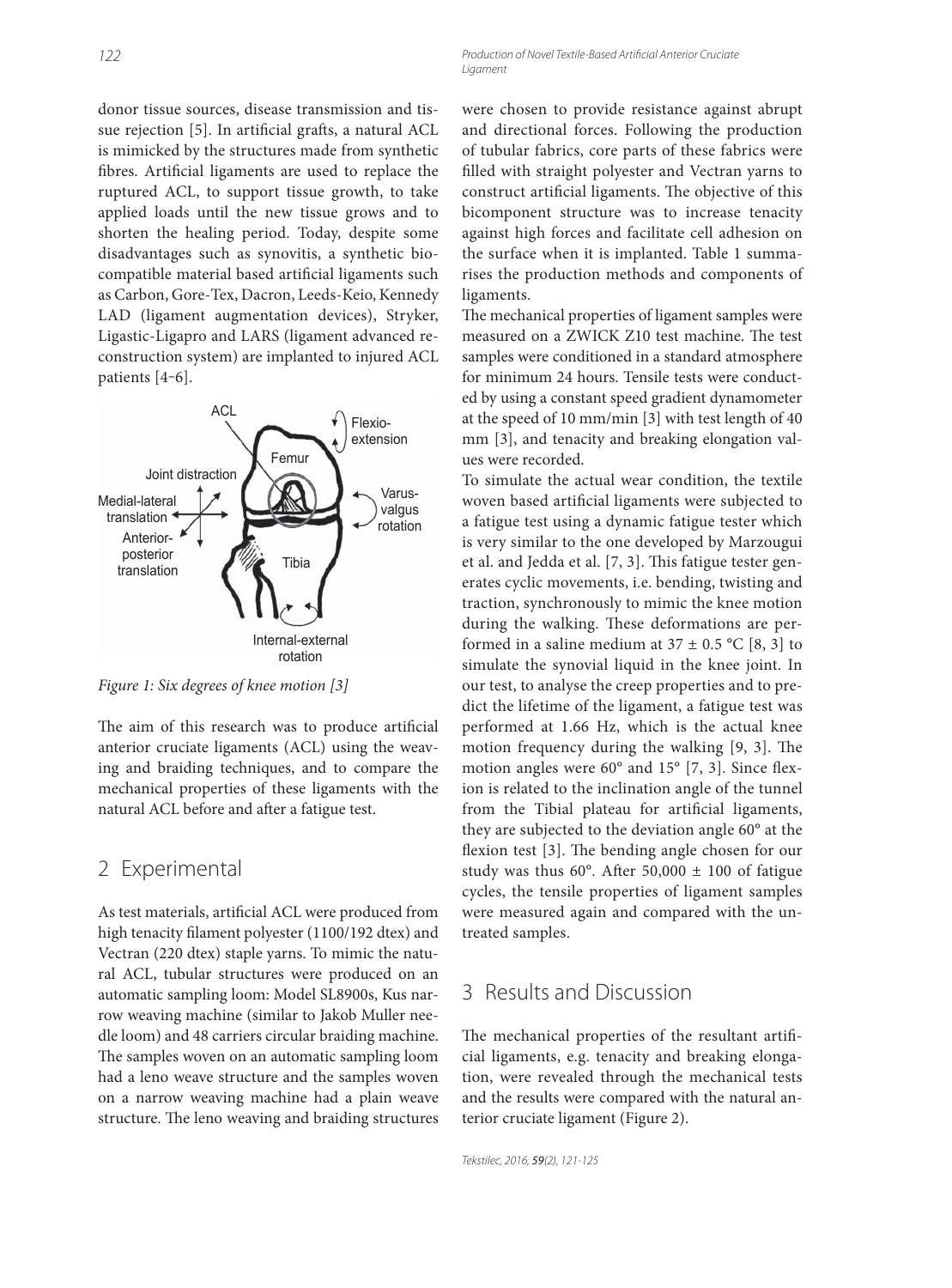| Ligament Number<br>(Samples) | Construction      | Core yarn                | Core yarn<br>count [dtex] | Shell yarn               | Shell yarn<br>count [dtex] |
|------------------------------|-------------------|--------------------------|---------------------------|--------------------------|----------------------------|
| 1                            | Narrow<br>weaving | PET filament             | 1100/30                   | PET filament             | 1100                       |
| 2                            | Narrow<br>weaving | Vectran staple<br>fibres | 220/150                   | PET filament             | 1100                       |
| 3                            | <b>Braiding</b>   | PET filament             | 1100/30                   | PET filament             | 1100                       |
| 4                            | <b>Braiding</b>   | Vectran staple<br>fibres | 220/150                   | PET filament             | 1100                       |
| 5                            | Leno weaving      | Vectran staple<br>fibres | 220/150                   | Vectran staple<br>fibres | 220                        |
| 6                            | Leno weaving      | PET filament             | 220/150                   | Vectran staple<br>fibres | 1100                       |

Table 1: Produced artificial ligaments and their component properties



Figure 2: Mechanical properties for novel artificial ACL and natural ACL [2]

Figure 2 shows that the material and textile structure play an active role in tensile strength and breaking elongation. When considering the fact that the maximum tensile strength of the natural ACL of a middle-aged man is approximately 2,160 N, it is clear that almost all produced ligaments provided sufficient tensile strength. Only sample 6 had slightly lower tensile strength compared to the natural ACL. As for the elongation at break, the narrow woven ligament made of PET and filled Vectran yarn (sample 5) had the lowest elongation value. It is likely that the Vectran core restricted elongation. As expected, the braided samples had the highest elongation values (samples 3-4), since braiding provides a more flexible textile structure. Technically, when the force is applied to a circular braiding structure along the longitudinal axis, yarns slip easily and the braiding angle increases, since the yarns of the braided structure are crossed diagonally. The braiding diameter consequently decreases and the braid length increases.

The leno structure has weft and warp yarns like a conventional weaving structure. However, in leno weave, yarns are locked in place by crossing two or more warp yarns over each other, interlacing with one or more weft yarns. When the force is applied on the leno structure longitudinally, warp yarns start to squeeze weft yarns, cutting them eventually. Low tensile strength can be associated with the ligaments with the leno structure.



Figure 3: Tensile strength of ligaments before and after fatigue test (50,000 cycles)

After  $50,000 \pm 100$  dynamic fatigue cycles, the tensile properties of ligament samples were measured again and compared with the untreated samples.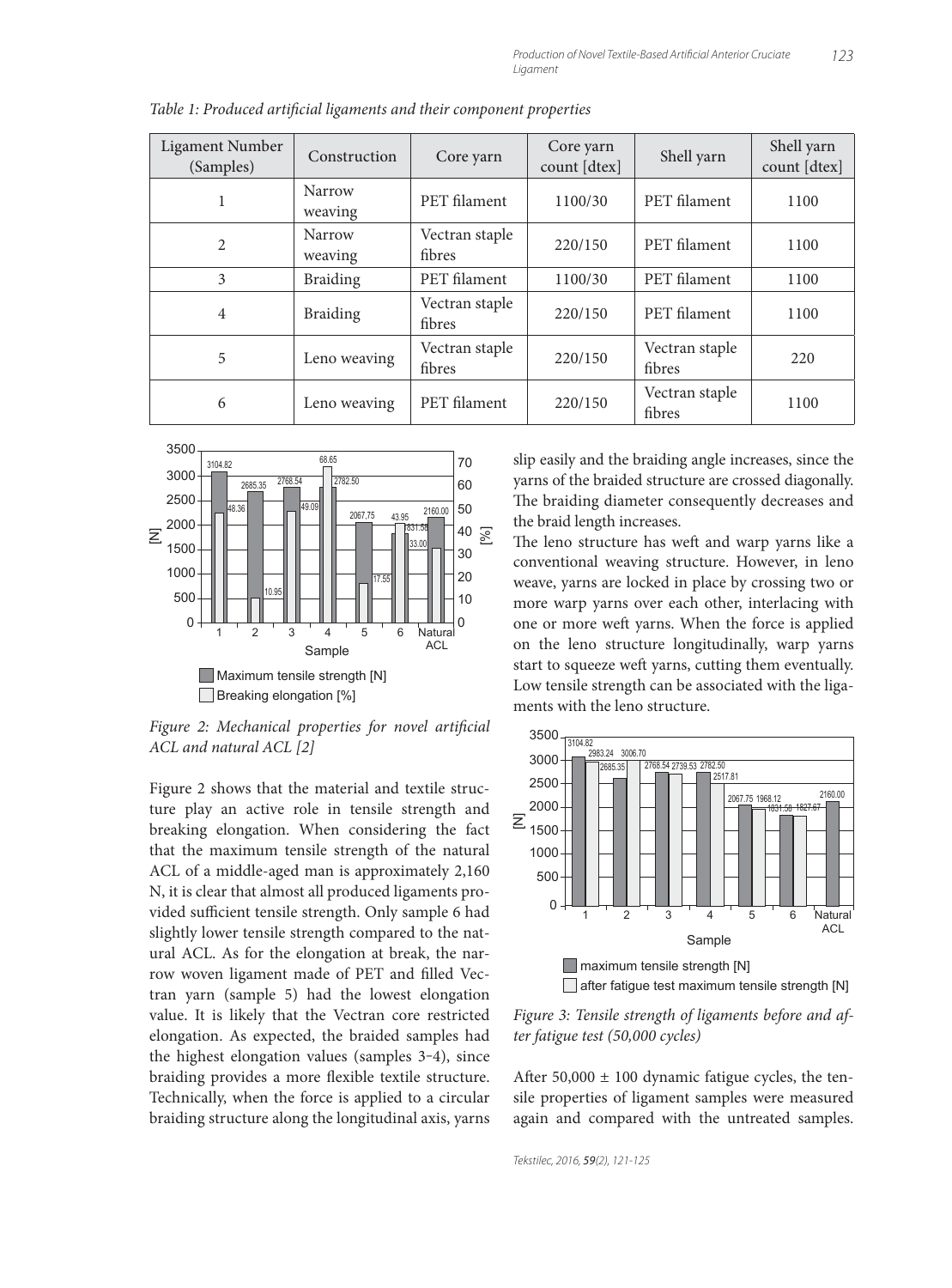Figure 3 compares the tensile properties of ligaments before and after the fatigue test. The results showed that the textile structure influenced the fatigue properties of ligaments. In general, as expected, tenacity of ligaments decreased after the fatigue test. Only in sample 2, there was a slight increase in tensile strength, but this was more likely due to an experimental error. Apart from sample 2, all ligaments showed similar fatigue properties. Their tensile strengths did not decrease substantially.



Figure 4: Dynamic cyclic fatigue tester

Especially the tensile strength of the braided ligament made from PET (sample 6) was approximately the same before and after the fatigue test. In terms of tensile strength, the leno weave structure (samples 5 and 6) caused the closest tenacity value compared to the natural ACL and among other ligaments, sample 6 showed the highest fatigue resistance against cyclic motion.



Figure 5: Maximum tensile strain of unfatigued ligaments and fatigued ligaments (50,000 cycles)

Figure 5 shows the maximum tensile strain of ligaments before and after the fatigue test. Samples 3 and 4 had the highest elongation percentage, which might be related to the braid structures of samples 3 and 4 having more flexibility than the others. The breaking strain of the leno ligament made from Vectran (sample 5) equalled one third of that of a natural ACL before the fatigue test, while after the fatigue test, it equalled one half of that of a natural ACL.

Nevertheless, it is expected that breaking strain would be lower after the fatigue test as due to permanent deformation, the breaking strain values of samples 1 and 3 remained the same. It can be said that samples 1 and 3 had higher resistance against the fatigue cyclic motions (bending twist, traction etc). Comparing the strain percentage, it can be seen that the leno weaving ligaments made from Vectran have the lowest strain value. All ligaments, except for number 4, had similar elongation properties with a natural ACL. It seems that there was a slight decrease in the strain value after the fatigue cycles for sample 4, but since this might be related to an experimental error, the tests will be repeated. It was expected that the value of the breaking strain of all ligaments would decrease after the fatigue tests when they were compared with virgin ligaments. The reason for obtaining opposite results is that the tests were performed in saline media at 37 °C.

## 4 Conclusion

The aim of this research was to produce artificial anterior cruciate ligaments (ACL) using the weaving and braiding techniques, and to compare the mechanical properties and fatigue behaviour of these ligaments with the natural ACL. The results showed that almost all produced artificial ligaments had higher strength values than the natural ACL. With regard to the elongation at break, the resultant ligaments had either higher values or lower values compared to the natural ACL. The tensile strength values of the ligaments did not change after the fatigue test. The closest value was obtained through the leno weave ligament made from Vectran compared to the natural ACL. In addition, this ligament showed higher resistance against dynamic fatigue behaviour. In conclusion, some encouraging results were obtained with this study. However, to determine the fatigue lifetime of ligaments, the number of test cycles should be increased.